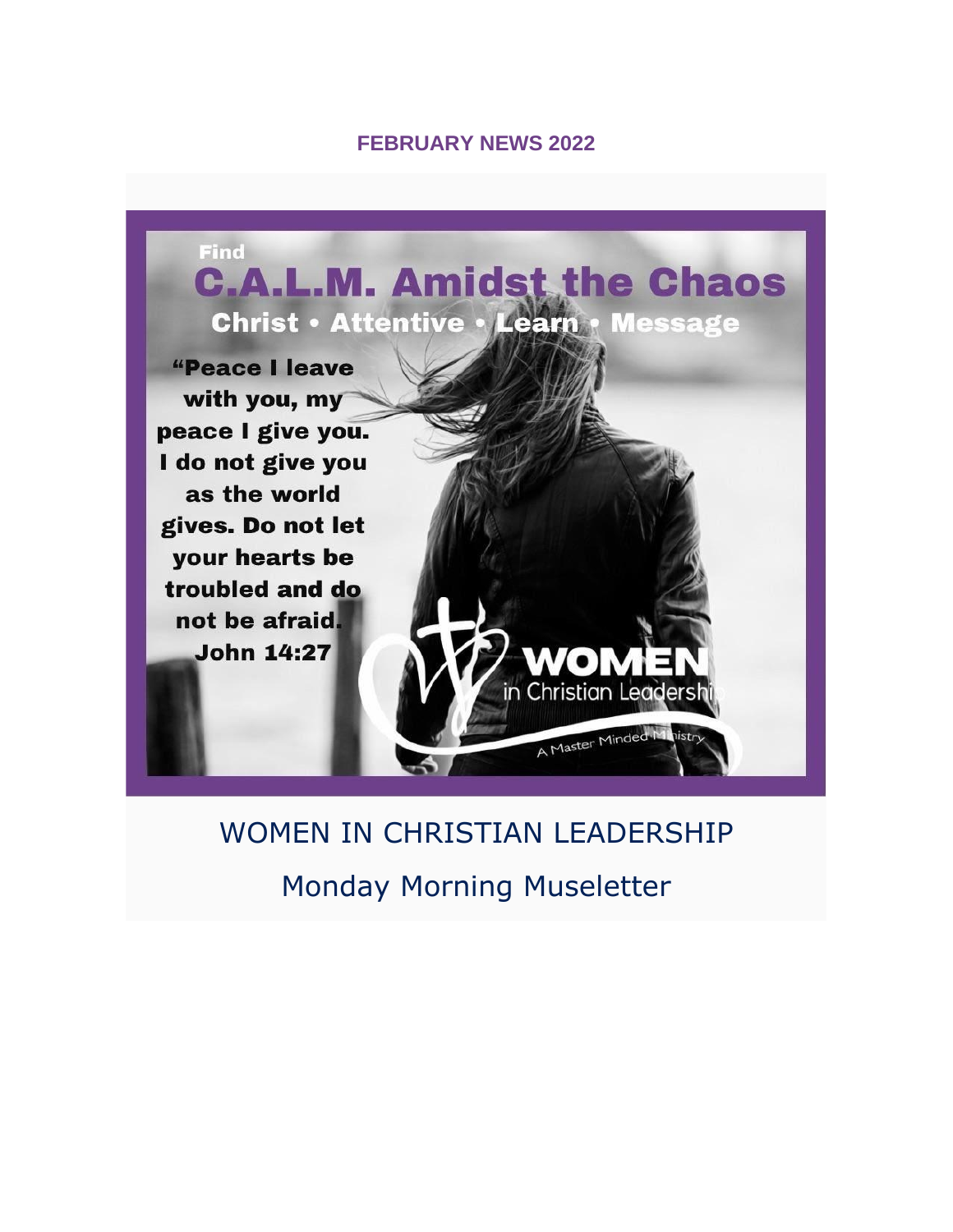

Welcome to February 2022, please allow me to catch you up on the news. We didn't distribute a WiCL Museletter in January due to being under construction. A great deal has been taking place this past month. We have brushed off the dust and we are excited about the new year that has been planned just for you. First of all, the 2022 theme for Women in Christian Leadership is *"Find C.A.L.M. Amidst the Chaos"*

*Calmness* always begins with Christ, we must be *Attentive* to our emotions and how we are responding to chaos, what can we *Learn* to calm the chaos? (coping skills), and what is the *Message* that we need to focus on to get through the chaos?

What does Women in Christian Leadership mean? Some think it might be those that lead in churches as ministers or pastors. Yes, it is that, or those that are in leadership of various ministries, such as Children's or Youth ministries. Yes, it is that. But, that is not the Christian leadership we are completely referring to. I*t is women who are Christians, and that serve in a leadership role*, whether it is as an entrepreneur, in their professional career, business, in their church or ministry, or in their own home as a stay-at-home mom and/or homemaker. You see if we are overseeing someone, or something, we are in a leadership position.

Leadership is **INFLUENCE**. John Quincy Adams said, "If your actions inspire others to dream more, learn more, and become more, you are a leader. "God is wanting you to use your influence to impact the people you are around. Everyone has influence. The question is, are you using your influence for good? How are you influencing others in a positive way? How about those vital leadership roles; a parent - is there really anything more important, if you are a parent, than leading your children into a relationship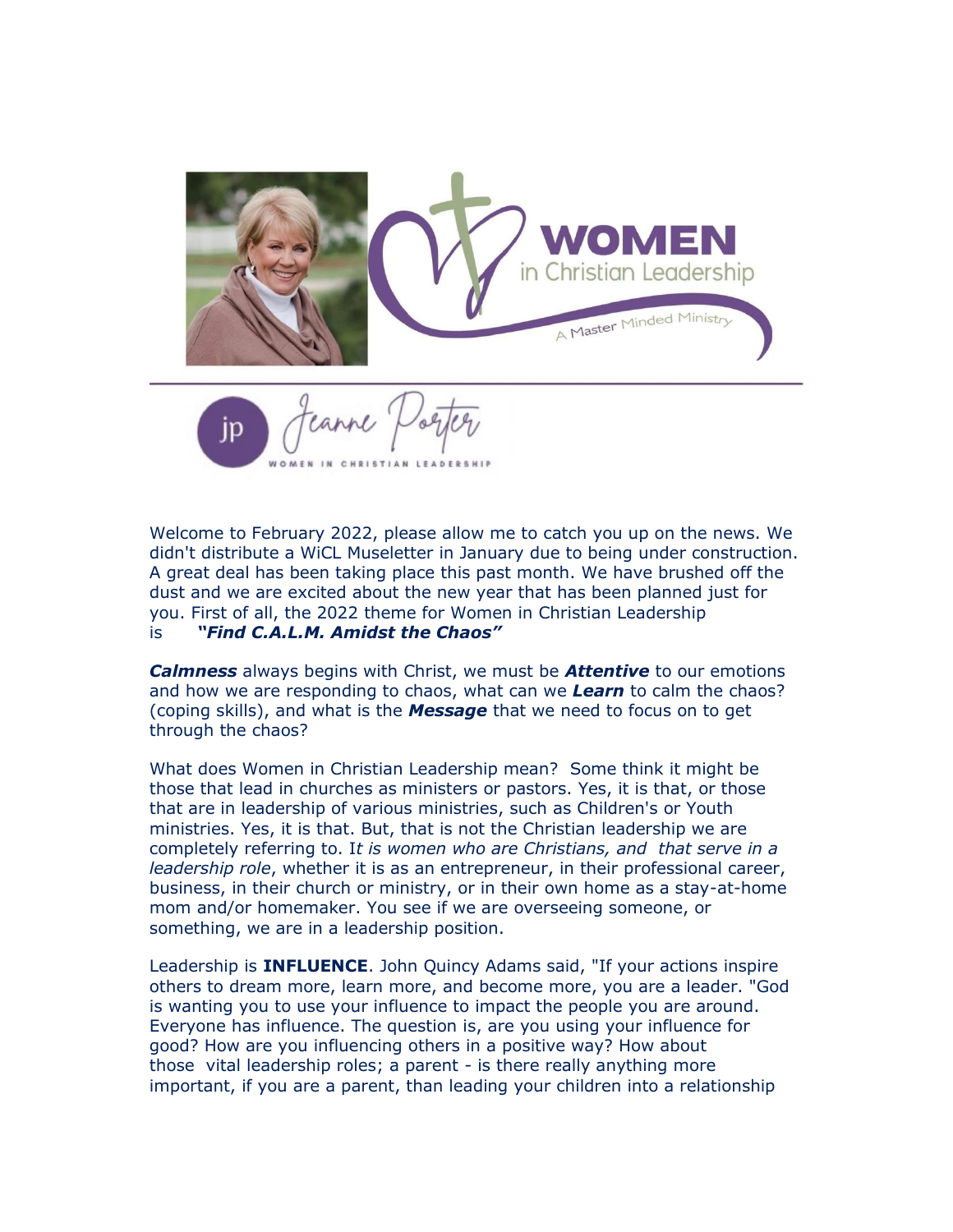with the Lord? How about your role as a grandparent, an older sibling, an influential aunt or uncle, a close family friend or a neighbor? How are you doing at influencing those around you, particularly in the area of spiritual leadership?

My second favorite definition of leadership is **SERVANTHOOD**. *Stephen Covey says*, "People are supposed to serve. Life is a mission, not a career," And Jesus said, "If you want to be great in God's Kingdom, be servant of all." (Matthew 20:26) Servanthood is about serving others, and validating them, it's about investing in people, listening, caring, respecting and valuing those within your sphere of influence. The point is not "Are you a leader?" as much as it is "What kind of leader are you?"

In his book, *Good to Great*, Jim Collins notes that sustaining and successful companies are run by self-effacing leaders who are more concerned about the success of others and their companies than any personal glory or notoriety. It's about the mission, it is about the people. Author and speaker, Laurie Beth Jones says, "The principle of service is what separates true leaders from glory seekers. Great leaders value, validate, and encourage people. Encouragers build others up, comfort, foster unity and oneness. They are tenderhearted and kind, and show compassion.

I pray that each of us will *evaluate*, seek to *emulate* and ultimately *elevate* our level of living to the life God desires for us.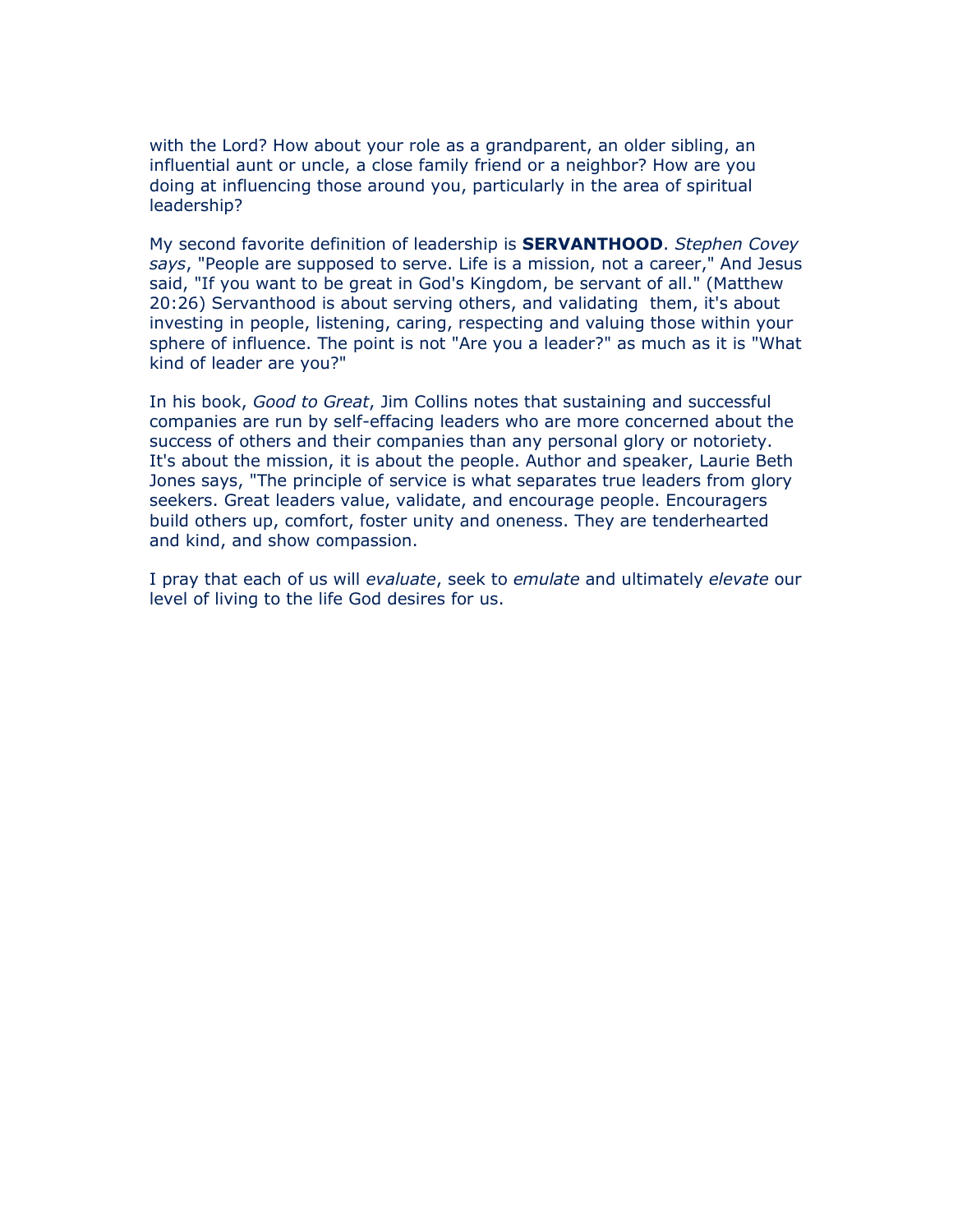# MEET THE 2022 WiCL LEADERSHIP TEAM



Meet the team members of Women in Christian Leadership. We still have several openings for team leaders and Coffee & Conversation facilitators. Remember, great teams don't just happen. Those teams that fit together like puzzle pieces are the result of hard work and thoughtful leadership. But what exactly are the things we need to look for when putting together a highly effective team?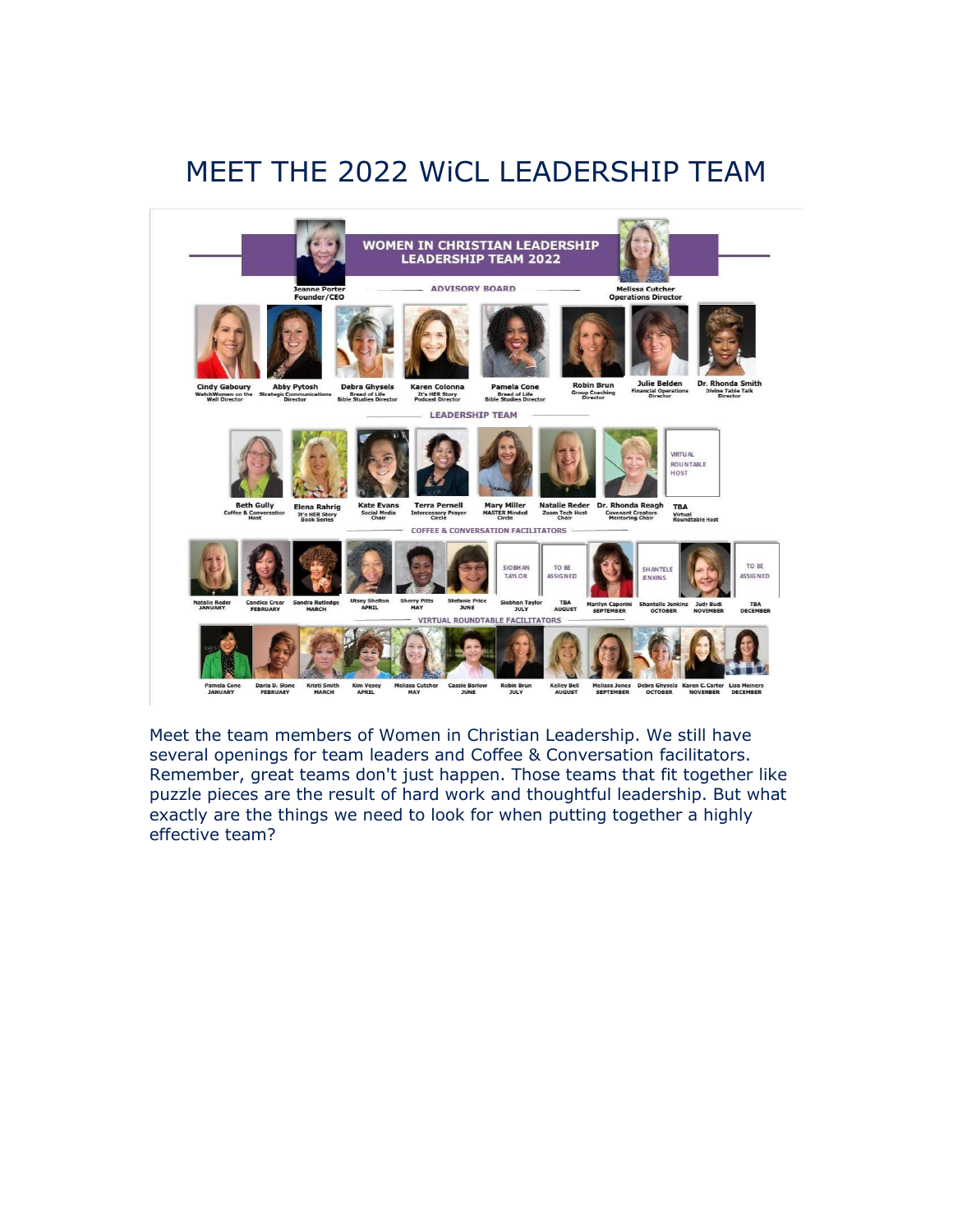## COME GROW WITH US...

What is new in 2022? I mentioned earlier that we were under construction, now let me share with you the building and creating that the WiCL team have accomplished over the past few months. Each team member is greatly appreciated and is what makes Women in Christian Leadership shine!

In addition to our Virtual Coffee & Conversation and Virtual Roundtable, we now have added the following events and programs. Watch for the next session of Group Coaching with Robin Brun, along with, Covenant Creators Mentoring, WatchWomen on the Wall It's HER Story podcast and book series, Intercessory Prayer Circle, Divine Table Talk, and Bread of Life Bible Studies. You can find more information and register on [https://womeninchristianleadership.com/](https://www.womeninchristianleadership.com/EmailTracker/LinkTracker.ashx?linkAndRecipientCode=HtRuT2ubQJJwU9cUGH8cZopZtLtM3EWoxAzI5hqX8Z2khoEbeJSUicc%2fd8b5SM6iN%2bB4NpyPuQtaduEBv8%2bmYICB7bW%2fM05p%2bnje2i0L%2f5I%3d) then click on programs.

### MEET OUR MEMBERS...



**Meet Blanca Criner, Chief of Marketing and Business Relations, Abbey Credit Union Inc.**